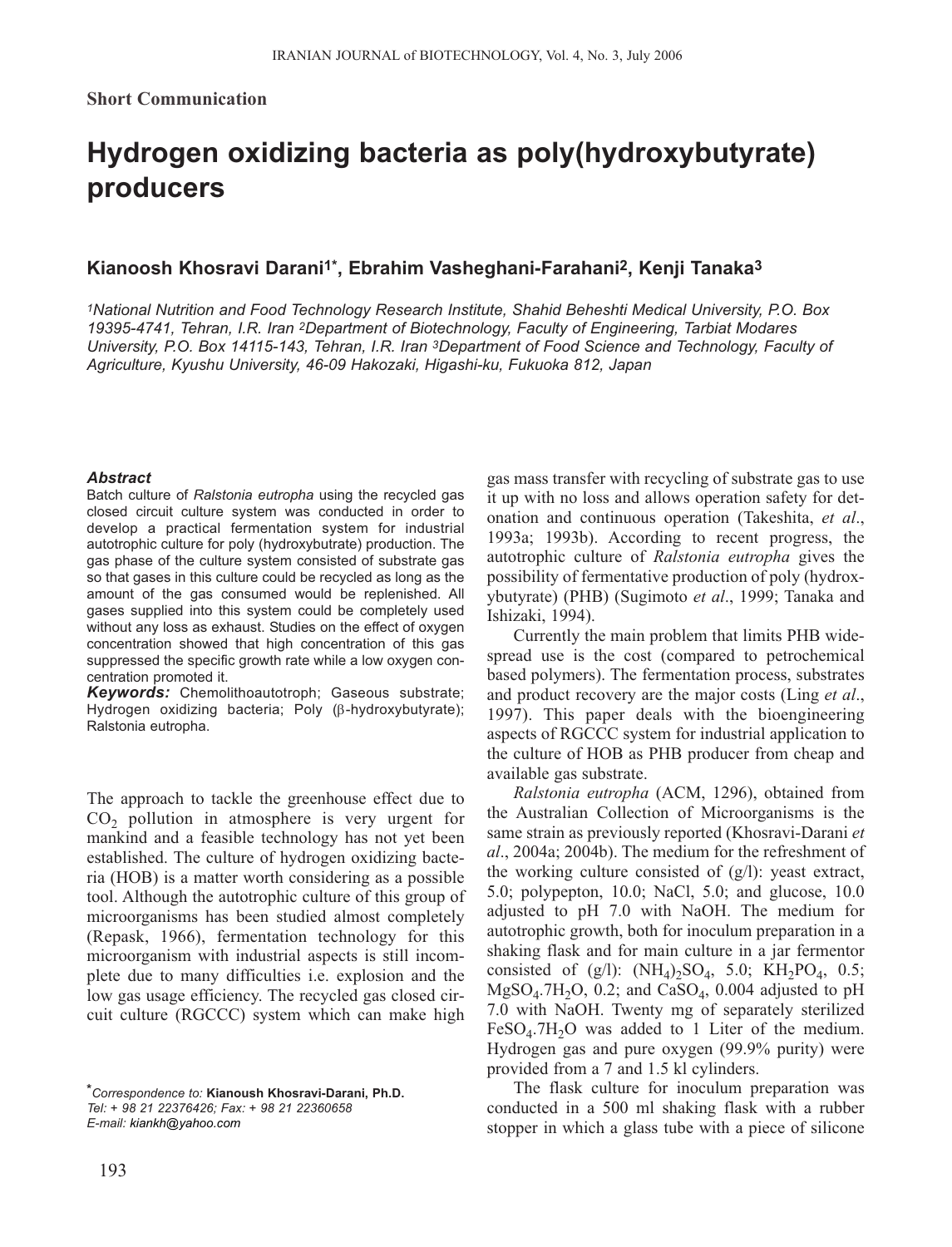

**Figure 1.** Schematic diagram of RGCCC system used to produce PHB by *R. eutropha* (1- jar fermentor; 2- agitation temperature controller; 3- pH controller; 4- alkali tubing pump; 5- alkaline solution; 6- DO recorder; 7- gas recycling pump; 8- gas reservoir; 9- gas sampling port; 10- trap for condensed water; 11- saline water; 12- water bath; 13- gas inlet; 14- antifoam pump; 15- anti foam reservoir).

tube sealed with a screwed sealer was inserted. The gas mixture,  $H_2:O_2:CO_2 = 7:2:1$ , prepared through a simple manifold glassware pipe work was introduced into the evacuated flask. The RGCCC system was the same as the system reported in 1994 using a mini-jar fermentor (total volume 200 ml, Able Co., Ltd., Tokyo) with instrumentation to control culture conditions (Tanaka and Ishizaki, 1994). Figure 1 shows a schematic diagram of RGCCC system used to produce PHB by *R. eutropha.*

The gas composition was estimated by reading a vacuum gauge during gas filling and finally confirmed by gas chromatography. The gas consumption during fermentation was known by the level change of saline measured from a ruler attached on the wall of the bottle. After inoculation, the cells grew by consuming of the gas which was recycled between the fermentor and gas chamber. Thus the gas as a substrate for this fermentation can be used without any loss because no exhaust gas was produced in the fermentation system. The working volume of fermentor was 100 ml. The pH was maintained at 7.0 by automatic addition of 4% ammonia. The temperature, agitation speed and gas feeding rate were kept at 30ºC, 1400 rpm and 200 ml/min (2 vvm), respectively. All stoppers and connections were carefully sealed by packing materials and bond. After the piping between the jar, bottle, and other instruments was checked, the mixed gas used for fermentation was put into the system without inoculum. Changes in gas composition were checked for possible leakage of the mixed gas.

Dissolved oxygen tension in the culture broth was measured by a membrane electrode S-Type (Able Co. Ltd., Tokyo). The protein concentration was determined by Bradford assay (Bradford, 1976). Absorbance was measured at 595 nm by spectrophotometer (Cary 50, Varian, Australia) after treatment with Coomassie brilliant blue G-250 (Sigma). Determination of PHB content in the cell was the same as reported previously (Braunegg *et al*., 1978; Khosravi-Darani *et al*., 2004a; 2004 b ).

Gas consumption in terms of individual substrate gases *vs.* fermentation time is shown in Figure 2. The data plotted were restricted to the exponential growth phase ( $\mu$ =cte) and the gas consumption rate ( $\eta$ =cte) for individual substrate gases during this phase was maintained constant. Thus the yield factors for the substrate gases remained constant for the exponential growth phase  $(q=\mu/\nu)$ . Figure 3 shows the results of specific growth rate for cultures with different oxygen concentrations in the gas mixture which were conducted to examine the effects of the partial pressure of oxygen in the gas phase. Figure 4 shows a batch culture profile when mineral nutrients were supplied during the cultivation. The results shows that the cell concentration increases to about 16 g/l after 40 h of cultivation.

Batch culture was carried out using the recycled gas closed circuit culture system and a typical course of cell growth with the variation of the oxygen concentration in liquid and gas phases are shown in Figure 4. After a 8 h lag phase reaches to a constant specific growth rate. When the dissolved oxygen concentrationapproached the critical value (near zero), cell growth was repressed and followed linear growth kinetics to reach 17 g/l of cell concentration. As Figure 4 shows while the oxygen partial pressure was nearly zero, cell concentration increased from 10 to 16 g/l due to PHB accumulation in the cells.

Cultures with different oxygen concentrations in the gas mixture were conducted to examine the effects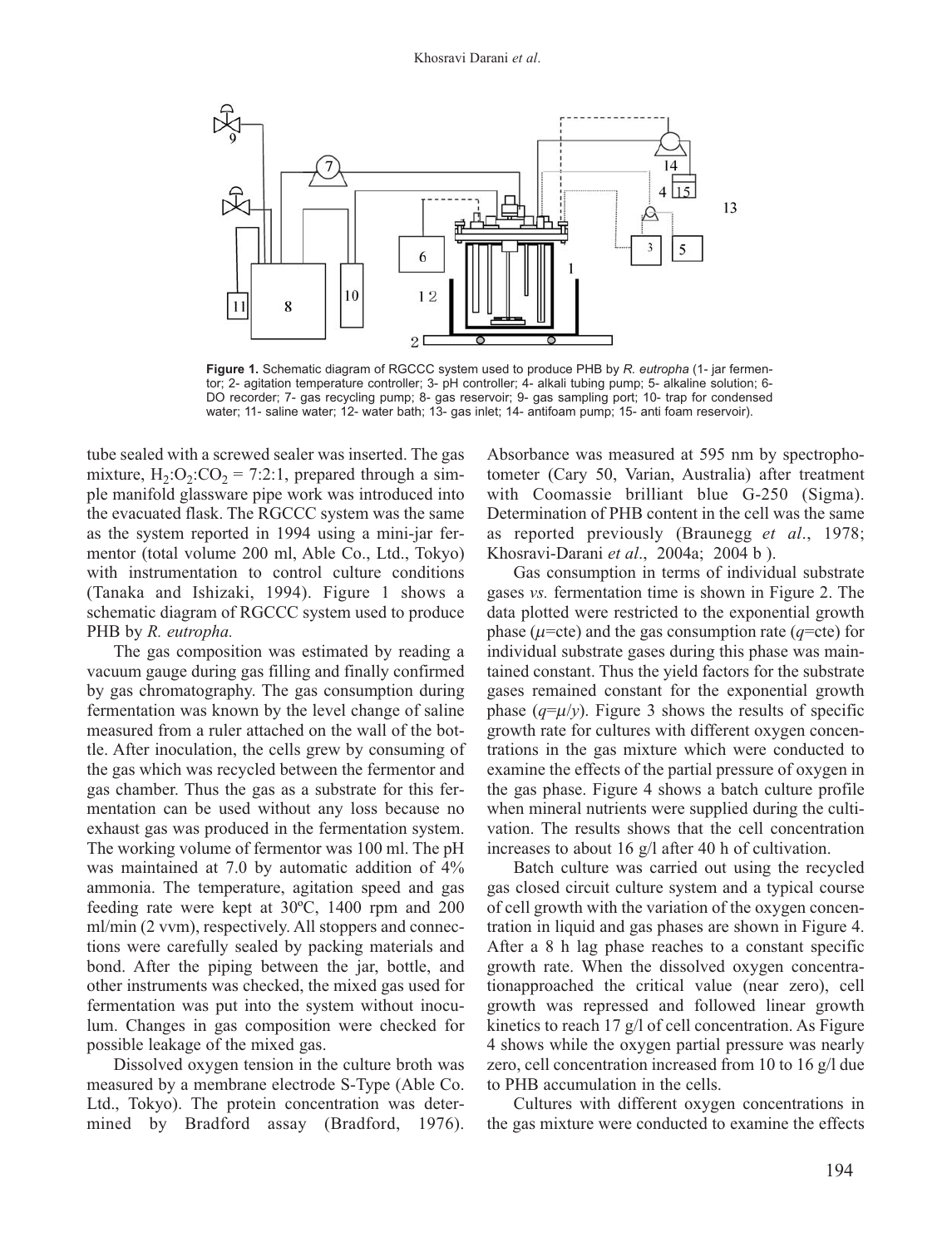

**Figure 2.** Relation of gas consumption increase during culture. Symbols: H<sub>2</sub> ( $\Box$ ), O<sub>2</sub> ( $\Diamond$ ), CO<sub>2</sub> ( $\triangle$ ), and the gas mixture ( $\bullet$ ).



**Figure 4.** Autotrophic growth curve of *R. eutropha* under the gas composition  $H_2:O_2:CO_2 = 7:2:1$  in RGCCC system. Symbols: cell concentration  $\overline{(\bullet)}$ , PHB concentration ( $\triangle$ ), partial pressure of oxygen in gas phase ( $\diamond$ ), and in liquid phase ( $\Box$ ).

of the partial pressure of oxygen in the gas phase. The results are shown in Figure 3 and the data showed that in the range of very low oxygen concentrations, the specific growth rate increased with increasing the oxygen concentration, but after the maximum specific growth rate was attained at about 0.05 atm of oxygen partial pressure, the growth rate decreased with increases in the oxygen concentration. When the oxygen concentration was beyond 0.3 atm, the cell growth almost ceased. On the contrary the maximum cell mass concentration reached at the end of the exponential phase was increased in proportion to the increasing in the oxygen concentration. The results observed were similar to the behavior of maximum concentration of cells (Fig. 3) under oxygen limited condition was equal to reports obtained by Tanaka and Ishizaki (1994). There are a number of previous reports regarding the effect of oxygen concentration on the culture of HOB (Ishizaki *et al*., 2001; Ishizaki and Tanaka, 1990). As shown in Figure 3 the specific growth rate above the critical value of dissolved oxygen concentration depends upon the initial gas concentration and the



Figure 3. Effects of initial partial pressure of oxygen in the gas phase on specific growth rate (•) and maximum cell concentration  $(\Diamond)$  in exponential growth phase.

highest specific growth rate was observed at the low initial oxygen concentration of 0.05 atm.

The biotechnological investigation on equipment and operation for fermentative PHB production using gaseous substrate for guarantee safety from explosion will be a future task. Regarding to report of Lee *et al*. (1999) low cost production of PHB and mediumchain-length PHA (ca.U.S.\$ 2 kg-1) can be conducted by an effective production strategy to attain a productivity greater than 4 g/l at a content of 80% of dry cell weight with a cheap carbon source. So, in PHB production from  $CO<sub>2</sub>$ , the improvement of the polymer content in the cell and productivity is the key for the practical application. The screening of a high growth rate autotrophic bacterium, which produces high content of PHB as a primary metabolite from  $CO<sub>2</sub>$  are expected in the near future.

In this study, a RGCCC system for PHB production was established by a hydrogen oxidizing bacterium and it was found that in the case of *Ralstonia eutropha* (ACM, 1296) energy utilization efficiency decrease in PHB production stage due to oxygen deficiency, which agree with the results obtained by *Alca ligenes eutrophus* ATCC 17697T (Ishizaki and Tanaka, 1994). Therefore, the application of a high growth rate microorganism, which is resistant to changes in oxygen and even carbon monoxide concentration in gas phase, will be a future task. Apparently this ability makes the bacterium suitable for consumption of exhausted gas from industrial plants. The results will be reported in the near future.

#### **References**

- Bradford MM (1976). A rapid and sensitive method for the quantitation of microgram quantities of protein utilizing the principle of protein-dye binding. *Anal Biochem.* 72: 248-254.
- Braunegg A, Sonnleitrer B, Lafferty RM (1978). A rapid gas chromatogram method for the determination of poly(hydroxybu-